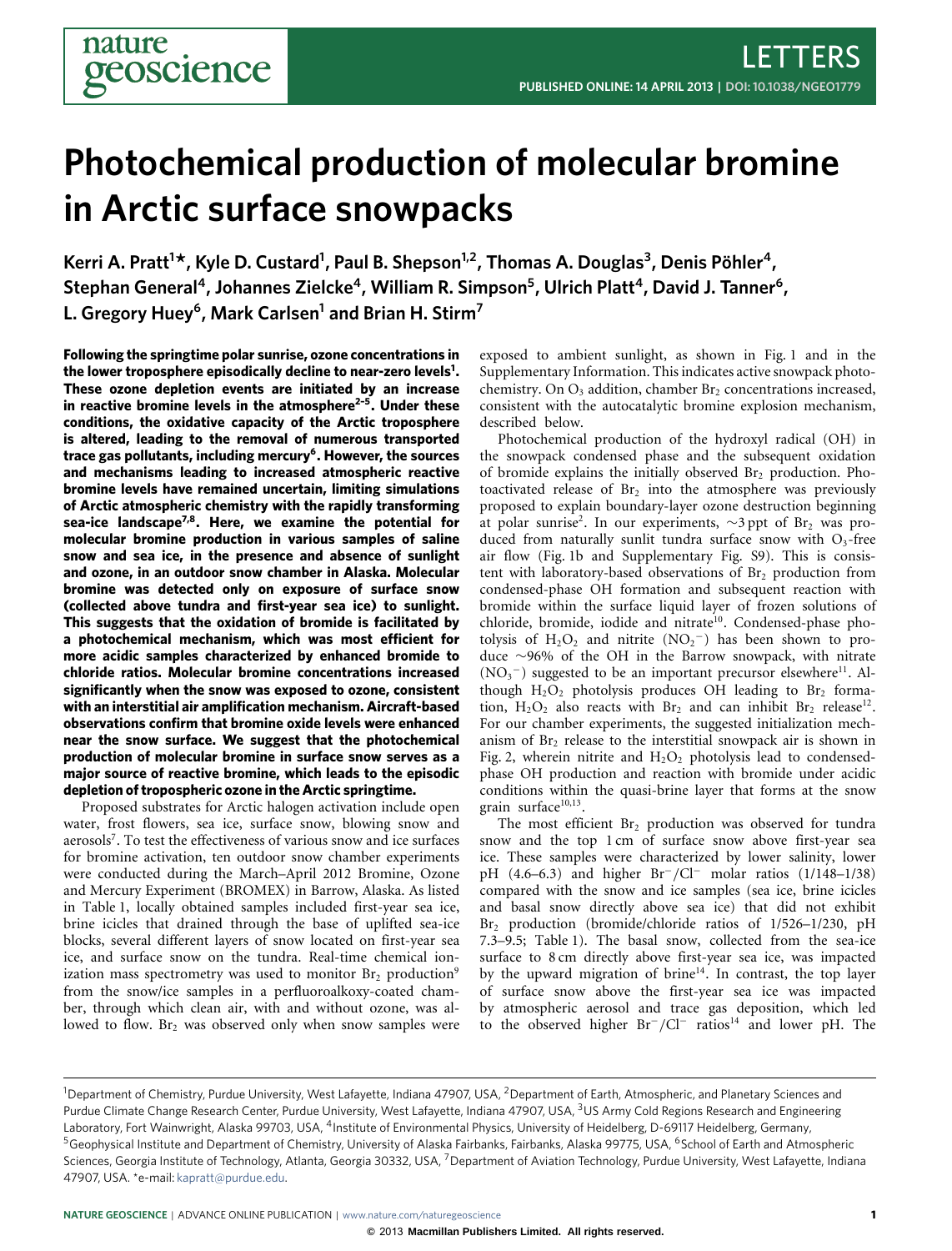<span id="page-1-0"></span>**Table 1** | **Snow and ice compositions corresponding to the ten chamber experiments.**

| <b>Experiment date</b> | Sample type                           | рH  | $Br^{-}(\mu M)$ | $Br^-/Cl^-$  | Br <sub>2</sub> observed? |
|------------------------|---------------------------------------|-----|-----------------|--------------|---------------------------|
| 14 March 2012          | Sea ice                               | 7.3 | 161(13)         | 1/526(1/158) | <b>No</b>                 |
| 13 March 2012          | Brine icicles                         | 9.5 | 677(48)         | 1/230(1/18)  | <b>No</b>                 |
| 16 March 2012          | Basal snow (0-8 cm) above sea ice     | 7.5 | 61(6)           | 1/434 (1/49) | <b>No</b>                 |
| 21 March 2012          | Sintered snow (8-18 cm) above sea ice | 5.3 | 2.19(0.09)      | 1/468(1/177) | $\ast$                    |
| 26 March 2012          | Surface snow (top 1cm) above sea ice  | 5.6 | 11.4(0.6)       | 1/99(1/22)   | Yes                       |
| 8 March 2012           | Tundra surface snow                   | 4.8 | 0.16(0.02)      | 1/148(1/24)  | Yes                       |
| 19 March 2012          | Tundra surface snow                   | 6.3 | 0.40(0.03)      | 1/38(1/5)    | Yes                       |
| 27 March 2012          | Tundra surface snow                   | 4.9 | 0.082(0.009)    | 1/120(1/36)  | Yes                       |
| 8 April 2012           | Tundra surface snow                   | 4.6 | 0.24(0.02)      | 1/128(1/14)  | Yes                       |
| 9 April 2012           | Tundra surface snow                   | 5.0 | 0.27(0.03)      | 1/60(1/8)    | Yes                       |

Average pH, bromide (Br<sup>−</sup>) concentration and bromide/chloride (Br<sup>−</sup>/Cl<sup>−</sup>) molar ratio are shown for each melted sample with an indication of whether Br<sub>2</sub> was detected for that sample experiment. Standard deviations of multiple analyses are shown in parentheses. Chloride, nitrate, nitrite and sulphate concentrations are shown in Supplementary Table S1. As discussed in the Supplementary Information, the measured snow chemistry is similar to previous observations made across the Arctic region. ∗ indicates that Br<sup>2</sup> was observed only for added [O3] > 100 ppb.



<span id="page-1-1"></span>**Figure 1** | **Br<sup>2</sup> production during snow chamber experiments. a**,**b**, Two example tundra surface snow chamber experiments: 27 March 2012 (**a**) and 9 April 2012 (**b**). See Supplementary Information for the other eight experiments with various snow or ice samples. For each experiment, a background test was first conducted using the empty chamber, followed by addition of a snow or ice sample. Br<sub>2</sub> and O<sub>3</sub> concentrations (blue and black lines, respectively) were monitored both in the dark and exposed to solar radiation (orange line), as shown by the light blue and yellow shaded portions of the plots. The Br<sub>2</sub> concentration uncertainty was estimated as  $16\% + 1$  ppt.

sintered snow (8–18 cm above sea ice) collected between these two samples, characterized by a lower pH (5.3) and higher Br<sup>-</sup>/Cl<sup>-</sup> ratio (1/468), showed Br<sub>2</sub> production only at high  $O<sub>3</sub>$  concentrations (>100 ppb) in the sunlight. These trends suggest that frost flowers and brine on the new sea-ice surface, characterized by high pH and low Br<sup>−</sup>/Cl<sup>−</sup> ratio[15](#page-4-12), are not a direct halogen activation source.

Consistent with the snow chamber observations, laboratory studies have shown increased  $Br<sub>2</sub>$  production for frozen acidic salt solutions<sup>[10,](#page-4-7)[16](#page-4-13)[,17](#page-4-14)</sup>. This acidity dependence is reflected in the proposed mechanism of initial Br<sub>2</sub> formation, wherein HO<sup>·Br</sub>−</sup> reacts with  $H^{+}$  to for Br within the quasi-brine layer of the snow grains [\(Fig. 2\)](#page-2-0)<sup>[12](#page-4-9)[,17](#page-4-14)</sup>. A previous study<sup>[16](#page-4-13)</sup> reported higher gaseous HOBr uptake coefficients and reaction probabilities for acidified NaBr/NaCl ice films; however, in similar experiments<sup>[18](#page-4-15)</sup> a pH dependence of  $Br<sub>2</sub>$  production from frozen salt surfaces was not observed. Laboratory studies have also shown increased Br<sub>2</sub> production for increasing bromide/chloride ratios of salt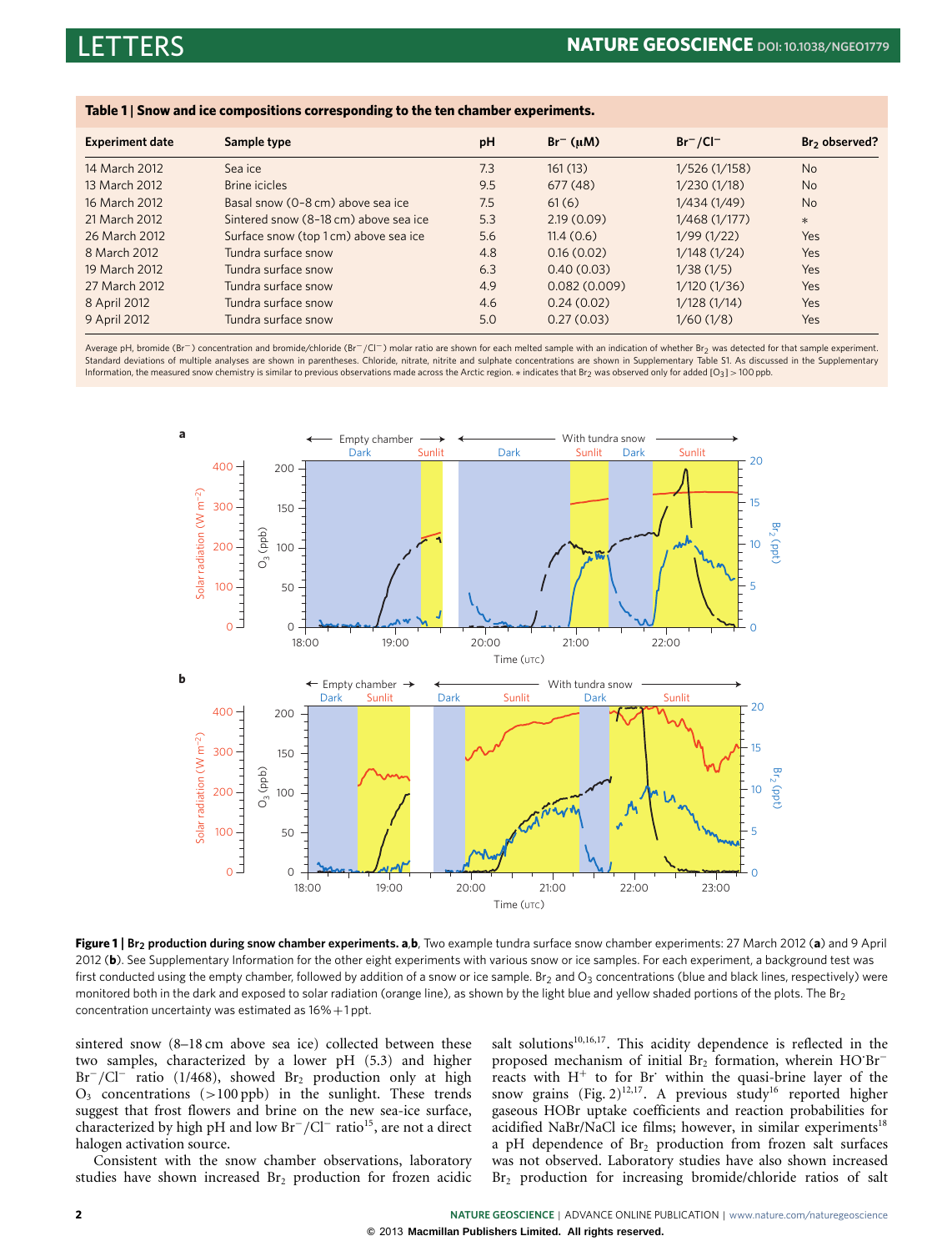

<span id="page-2-0"></span>**Figure 2** | Snow bromine activation and interstitial air bromine explosion. Proposed major pathways of Br<sub>2</sub> production<sup>[10,](#page-4-7)[12](#page-4-9)[,16,](#page-4-13)[17](#page-4-14)[,21](#page-4-16)</sup> initiated in sunlit, acidified snow, followed by snowpack interstitial air bromine explosion, increasing Br<sub>2</sub> concentrations. Although wind pumping was not active in the chamber, it is an important process for snow exposed to the atmosphere. Reaction pathways requiring O<sub>3</sub> are shown in green. Snow grains do not depict the actual snow morphology. The reactions drawn within the snow grains probably occur in an acidic surface quasi-brine layer $^{10,13}$  $^{10,13}$  $^{10,13}$  $^{10,13}$ .

solutions and ice films<sup>[12,](#page-4-9)[16](#page-4-13)[,18](#page-4-15)</sup>. Despite the faster reaction of OH with bromide, compared with chloride, the abundance of chloride at lower bromide/chloride ratios results in the dominance of the reaction of OH with chloride<sup>[12,](#page-4-9)[18](#page-4-15)</sup>. This reduces the rate of HO·Br<sup>−</sup> formation and/or increases the number of steps to  $Br<sub>2</sub>$  formation, reducing  $Br<sub>2</sub>$  production and resulting in a dependence on the bromide/chloride ratio<sup>[12,](#page-4-9)[18](#page-4-15)</sup>. In our chamber studies, neither BrCl nor  $Cl<sub>2</sub>$  was measured above calculated limits of detection (5–8 ppt and 1–6 ppt, respectively, discussed in the Methods). Laboratory studies have shown preferential formation of  $Br_2$  at higher bromide/chloride ratios<sup>[18](#page-4-15)</sup> with BrCl/Br<sub>2</sub> being <0.06 (ref. [17\)](#page-4-14), implying BrCl levels that would not have been detectable for this study.

With  $Br<sub>2</sub>$  production initialized by snowpack photochemistry, the addition of increasing ozone concentrations to the chamber resulted in increasing  $Br<sub>2</sub>$  concentrations, consistent with the autocatalytic bromine explosion mechanism<sup>[3,](#page-4-17)[5](#page-4-2)</sup>. On gas-phase  $Br<sub>2</sub>$ photolysis, reaction of bromine atoms (Br) with  $O_3$  forms BrO [\(Fig. 2\)](#page-2-0). Correspondingly, a decrease in O<sub>3</sub> of ~10% ( $∼10$  ppb) was observed when inlet O<sub>3</sub> concentrations were held constant at ∼100 ppb and the chamber was exposed to solar radiation [\(Fig. 1\)](#page-1-1). Subsequent reaction of BrO with gasphase  $HO_2$  and  $NO_2$  radicals, produced through snowpack photochemistry<sup>[19](#page-4-18)</sup>, forms HOBr and BrONO<sub>2</sub>, respectively [\(Fig. 2\)](#page-2-0). The snowpack photochemical production of HO*<sup>x</sup>* and NO*<sup>x</sup>* is well known<sup>[19](#page-4-18)</sup>, and as expected, nitrogen-containing trace gases were observed when the snow chamber contents were sunlit, as noted in the Supplementary Information. Uptake of HOBr and  $\text{BrONO}_2$  by the acidic snow surface leads to the formation of more  $Br_2$ , which is subsequently released to the gas phase [\(Fig. 2\)](#page-2-0)<sup>[16](#page-4-13)</sup>. Previous laboratory studies of  $\text{BrONO}_2$ uptake on HBr-doped ice suggest hydrolysis of  $BrONO<sub>2</sub>$ , forming

condensed-phase HOBr, and subsequent reaction with bromide, leading to increased  $Br_2$  release<sup>[20](#page-4-19)[,21](#page-4-16)</sup>. Through this bromine explosion mechanism, the initial condensed-phase formation of one  $Br<sub>2</sub>$  molecule leads to the formation of two  $Br<sub>2</sub>$  molecules through heterogeneous reactions of HOBr and  $BrONO<sub>2</sub>$  with the available snowpack Br<sup>−</sup> (refs [3](#page-4-17)[,5\)](#page-4-2).

We propose that the bromine explosion pathway occurs most rapidly in the interstitial air of the snowpack with  $Br<sub>2</sub>$  release to the atmosphere primarily through wind pumping<sup>[7](#page-4-4)</sup>. As the rate of  $Br<sub>2</sub>$ production is dependent on the mass transfer of HOBr (ref. [22\)](#page-4-20) to the snow surface, this process should be more efficient within the snowpack compared with the overlying atmosphere. Consistent with snowpack  $\text{Br}_2$  production and interstitial  $\text{O}_3$  destruction through the bromine explosion mechanism, Foster*et al.*[23](#page-4-21) measured higher bromine and lower  $O_3$  concentrations within the interstitial air of the top 6 cm of the Alert, Canada snowpack, compared with 26 cm above the snow surface. The catalytic bromine cycle also explains our chamber observation of decreased  $Br<sub>2</sub>$  concentrations when  $O_3$  was no longer added because BrO, and thus HOBr and BrONO2, could no longer be produced. Further, when the chamber was covered to prevent photochemical reactions, the Br<sub>2</sub> concentrations slowly decayed, as predicted by dilution. It is important to note that  $Br<sub>2</sub>$  production was not observed for our snow/ice chamber samples in the dark for concentrations of added  $O_3$  up to 140 ppb; this is in contrast to previous laboratory studies of frozen synthetic sea salt and southern California sea water, which showed  $Br<sub>2</sub>$  production following  $O<sub>3</sub>$ addition in the dark<sup>[24](#page-4-22)</sup>.

During BROMEX, aircraft-based scanner–differential optical absorption spectroscopy<sup>[25](#page-4-23)</sup> (DOAS) measurements were used to examine the spatial variability of BrO, the presence of which reflects local-scale halogen chemistry owing to its short atmospheric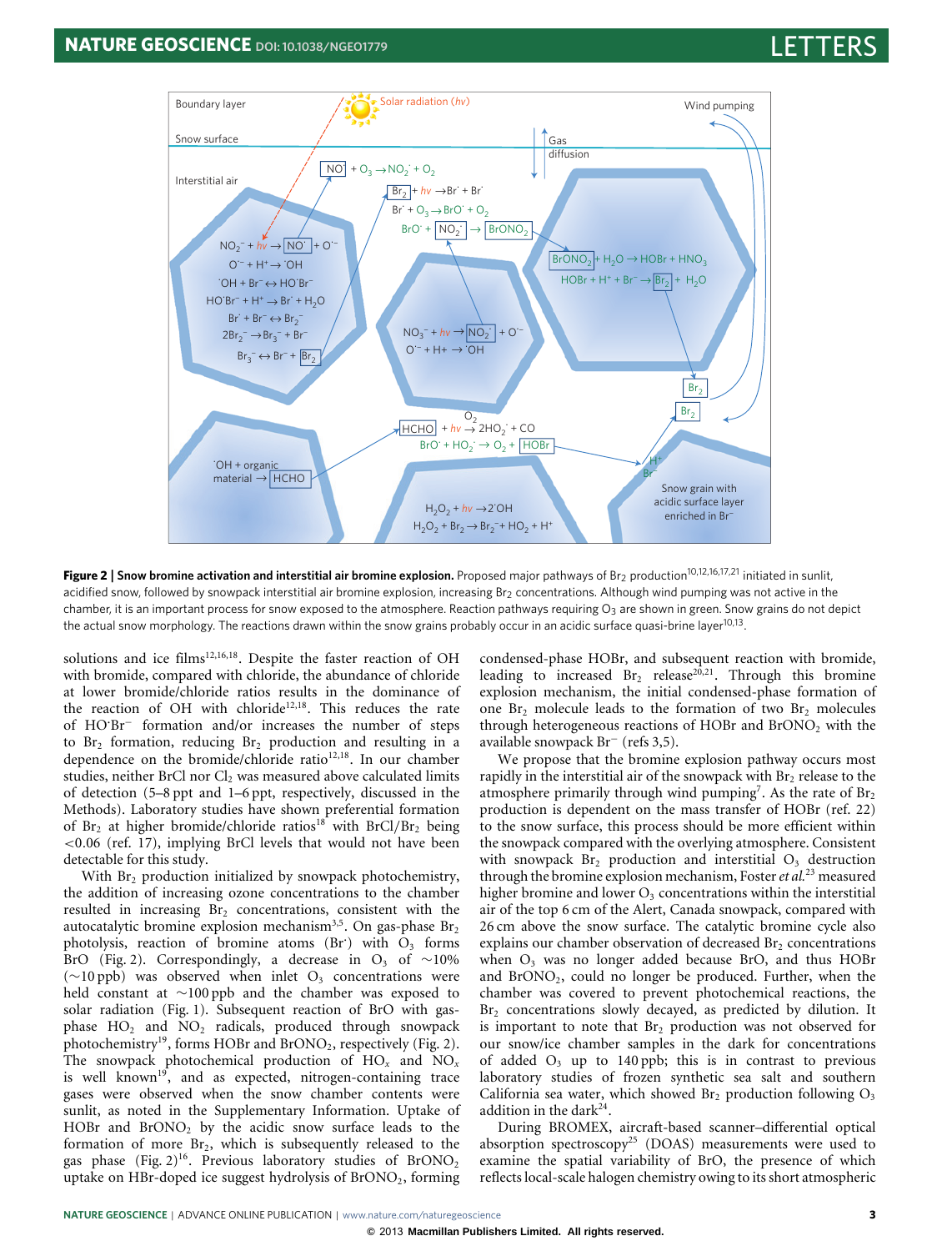



<span id="page-3-0"></span>**Figure 3** | **Spatially resolved BrO.** 24 March 2012 aircraft flight track originating from Barrow, Alaska and flying over nearby first-year sea ice, as well inland tundra to the south, at ∼900 m above mean sea level (times in UTC). The background snow and sea-ice image is from the MODIS Terra satellite (true colour, 250 m resolution). The black traces correspond to the Alaska coastline and inland snow-covered lakes. Differential slant column densities (DSCDs) of BrO, as measured by the downward-looking scanner–DOAS system, are shown by the colourscale. The retrieved BrO DSCDs have a typical 1σ error of  $1.2 \times 10^{13}$  mol cm<sup>-2</sup>.

lifetime (typically ∼1 min; refs [9,](#page-4-6)[26\)](#page-4-24). During the example flight shown in [Fig. 3,](#page-3-0) BrO was observed over the snow-covered surface of first-year sea ice and tundra. From BrO measurements using a forward-looking DOAS system, discussed in the Supplementary Information and shown in Supplementary Fig. S11, it is concluded that the observed BrO was exclusively located close to the surface. On this day, the highest BrO differential slant column densities were observed over snow-covered tundra, located ∼75 km inland; it should be noted that other flights sometimes showed higher BrO concentrations over snow-covered first-year sea ice compared with over tundra. Bromine production and propagation through the snowpack interstitial air bromine explosion mechanism provides an explanation for these observations, which could not be explained by recycling on aerosols, as discussed in the Supplementary Information. It is also consistent with previous satellite-based observations of BrO hotspots above first-year sea ice<sup>[7](#page-4-4)</sup>, as well as correlation of BrO concentrations with first-year sea-ice contact<sup>[27](#page-4-25)</sup>. This is because, on average, Arctic first-year sea ice is covered by  $\sim$ 29 cm of snow in the springtime<sup>[28](#page-4-26)</sup>, when sunlight can drive the photochemical reactions leading to  $Br<sub>2</sub>$  production. A previous study<sup>[14](#page-4-11)</sup> reported brine migration to impact snow only up to ~17 cm above sea ice near Alert (Canada) and Ny-Ålesund (Norway). Therefore, surface snow is most impacted by atmospheric processes, including deposition of sea salt, acidic Arctic haze aerosols, HNO<sub>3</sub> and HOBr (refs [14](#page-4-11)[,29\)](#page-4-27). In addition, the surface snow is more easily acidified than the buffered sea-ice surface<sup>[30](#page-4-28)</sup>, making the surface snow more conducive for halogen activation. Similar to surface snow above first-year sea ice, inland tundra snow is also impacted by atmospheric processing and can be characterized by high bromide/chloride ratios due to transport and deposition of gas-phase bromine compounds, as well as sea salt<sup>[29](#page-4-27)</sup>.

Snowpack photochemistry leading to interstitial air bromine explosion chemistry and  $Br<sub>2</sub>$  release to the atmosphere through wind pumping is an efficient and important mechanism for Arctic halogen activation, leading to ozone and mercury depletion events. The most efficient halogen activation sources were found to be acidic snow (melt water  $pH < 7$ ) with bromide/chloride ratios greater than ∼1/200. The identification of the prominent sources and likely mechanisms of the initiation and propagation of bromine chemistry is expected to improve our ability to simulate atmospheric composition and feedbacks within the Arctic system, particularly with the changing sea-ice landscape. The formation of  $Br<sub>2</sub>$  and subsequent destruction of ozone significantly changes the oxidative capacity of the Arctic troposphere, such that the lifetimes of many surface-level trace gas pollutants are significantly reduced<sup>[7](#page-4-4)</sup>. In particular, the reaction of bromine atoms with gaseous elemental mercury, which is transported from the mid-latitudes, leads to toxic mercury deposition to Arctic ecosystems<sup>[6](#page-4-3)</sup>. With climate change, multi-year sea ice is being replaced with first-year sea ice and expanding areas of open ocean<sup>[8](#page-4-5)</sup>, changing the precipitation in the Arctic. An increasing fraction of first-year sea ice covered by an acidic snowpack influenced by atmospheric processing will probably lead to more prevalent  $Br<sub>2</sub>$  production in the Arctic. The complex interactions and climate system feedbacks between the atmosphere, ocean, sea ice and snowpack influence halogen activation, ozone depletion and mercury deposition to ecosystems in ways that we are just beginning to understand in the changing Arctic system.

# **Methods**

The outdoor snow chamber, shown in Supplementary Fig. S1 and described in the Supplementary Information, was constructed from aluminium with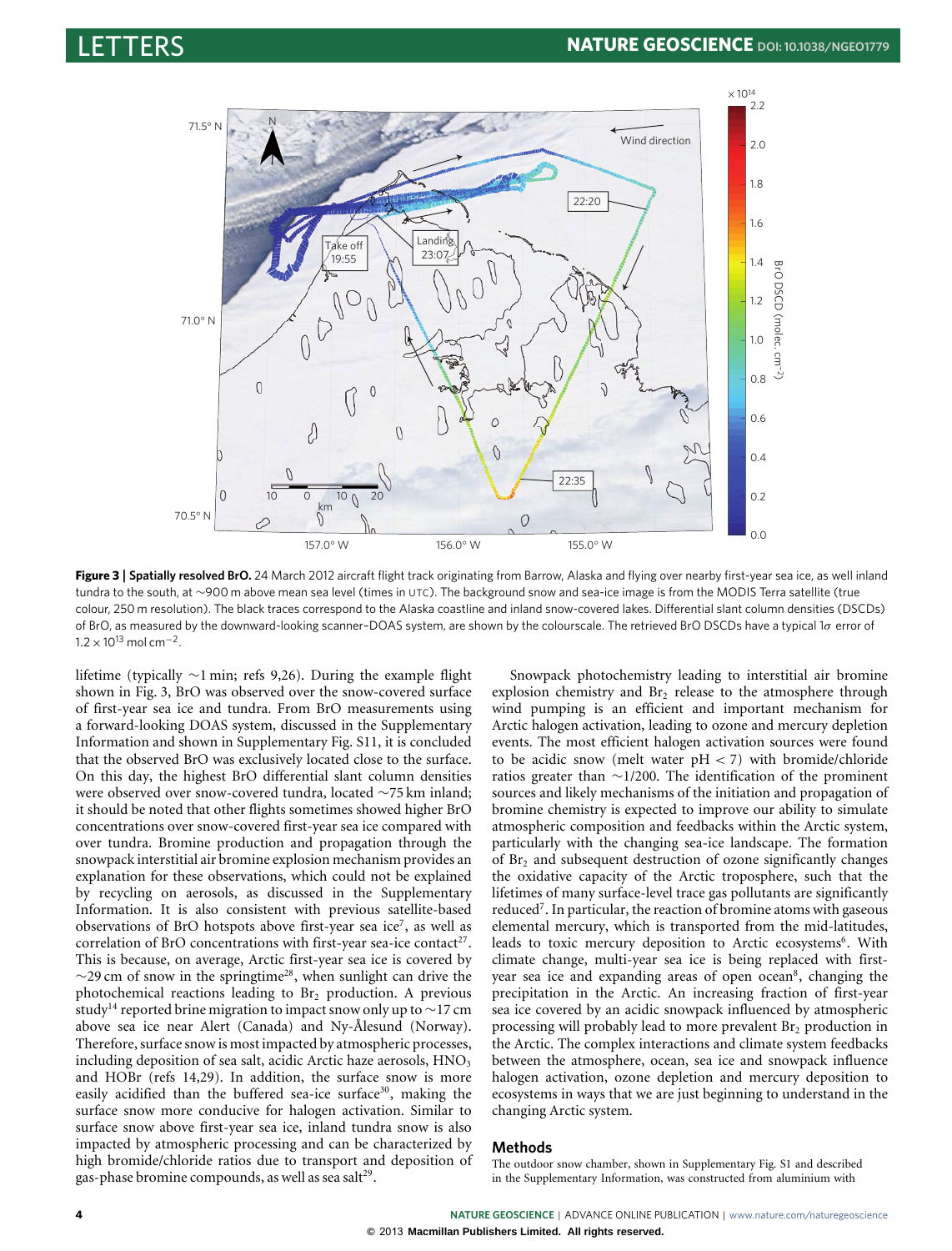# **NATURE GEOSCIENCE** DOI: 10.1038/NGE01779



internal surfaces coated with perfluoroalkoxy to prevent surface reactions. The chamber top consisted of a 0.6-cm-thick sheet of Acrylite OP-4 (CRYO Industries), providing ∼60% transmission of 280 nm radiation rising to ∼92% at 395 nm; this was covered by opaque fabric for dark experiments. The main chamber (70.5 cm L  $\times$  50.0 cm W  $\times$  15.0 cm H) provided an internal volume of 53 l. Compressed air (7.4 lpm) of breathing air quality was directed through an activated charcoal hydrocarbon trap to remove volatile organic compounds, followed by a mass flow controller and an O<sub>3</sub> generator (model 97-0067-01, UVP). Experiments consisted of a period with no ozone added, followed by a gradual ramp of the inlet O<sub>3</sub> concentration to ~100 ppb, after which the inlet  $O_3$  concentration was held constant, raised, and then lowered. After passing through the  $O<sub>3</sub>$  generator, air was passed through a 3.8 l polyethylene container containing ∼1 l of crushed ice produced from milli-Q water to increase the air humidity. Ozone measurements were conducted using a 2B Technologies model 205 dual-beam O<sub>3</sub> monitor.

Ten snow chamber experiments were performed using samples collected near Barrow, Alaska [\(Table 1\)](#page-1-0). Five tundra snow samples, comprising blocks (∼65 cm long×45 cm wide×13 cm high) of the top ∼13 cm of surface snow, were collected from 8 March to 9 April 2012 at the measurement site ∼5 km inland, southeast of the town of Barrow, and placed immediately into the chamber. Other samples were obtained from March 13 to 26, 2012 from a location ∼3 km north (upwind) of Barrow on the shore-fast first-year sea ice. These samples included: a block of first-year sea ice, brine icicles collected from below first-year sea ice blocks at a pressure ridge, an 8-cm-thick block of basal snow located directly above the sea ice, a 10-cm-thick block of sintered snow above basal snow, and surface 1 cm of blown and sintered snow. Samples for ion chromatography analysis were stored in sealed polyethylene bags in a −30 ◦C freezer in Barrow, transported to Indiana packed in dry ice to prevent melting, and then held in a  $-40^{\circ}$ C freezer until analysis. Melted samples were analysed using a Dionex DX500 ion chromatograph with an AS11 column and suppressed conductivity detection; chloride, bromide, nitrate, nitrite and sulphate concentrations were quantified [\(Table 1](#page-1-0) and Supplementary Table S1). The pH of melted, undiluted samples was measured using a calibrated Thermo Scientific Orion Star Series ISE meter.

Br<sub>2</sub> measurements were conducted using a chemical ionization mass spectrometer, described in ref. [9.](#page-4-6) Using hydrated I<sup>−</sup> (I⋅(H<sub>2</sub>O)<sub>n</sub><sup>−</sup>) as the reagent ion, Br<sub>2</sub> was measured at masses 287 (I<sup>79</sup>Br<sup>81</sup>Br<sup>−</sup>) and 289 (I<sup>81</sup>Br<sup>81</sup>Br<sup>−</sup>). Background measurements were performed every ∼5–15 min during chamber experiments by passing the air flow through a glass wool scrubber.  $Br<sub>2</sub>$  in 21 ml min<sup>-1</sup> N<sub>2</sub> was added to the air flow just before the start of the chamber experiment for calibration; the estimated uncertainty in the reported Br<sub>2</sub> concentrations was  $16\% + 1$  ppt. For chamber periods using  $O_3$ -free air, the  $3\sigma$  limit of detection for Br<sub>2</sub>, using mass 287, was calculated to range from  $\sim$ 1–4 ppt (typically  $\sim$ 2 ppt) for a 5 s integration period (corresponding to 1 min of chemical ionization mass spectrometer measurements). Higher  $3\sigma$  limits of detection (typically ∼7 ppt) were calculated for high-[O3] periods. For all experiments, limits of detection for BrCl (mass 241, I<sup>79</sup>Br<sup>35</sup>Cl<sup>−</sup>, assuming the same sensitivity as mass 287) and Cl<sub>2</sub> (mass 197, I<sup>35</sup>Cl<sup>35</sup>Cl<sup>−</sup>) typically ranged from ∼5 to 8 ppt and ∼1 to 6 ppt, respectively. Further details are provided in the Supplementary Information.

Airborne BrO measurements were made with a passive DOAS system<sup>21</sup> installed on the Purdue University Airborne Laboratory for Atmospheric Research, a modified Beechcraft Duchess aircraft. The Scanner–DOAS system telescope was mounted below the aircraft. The scanner system was looking downwards (nadir) and featured a whisk broom scanner that pointed the telescope from −25◦ to +25◦ (one swath) perpendicular to the flight direction. Each swath had a resolution of 128 pixels and a width about equal to the flight altitude. The telescope received sunlight that was scattered at the ground surface and thus had passed through the atmosphere below the aircraft twice. Spectra were recorded in the range from 300 to 405 nm with a resolution of 0.6 nm. The DOAS data analysis derived BrO differential slant column densities, the total columns of BrO of a light path in comparison with a reference spectrum. Further details are given in the Supplementary Information. In [Fig. 3,](#page-3-0) the data are plotted on a map assigning the BrO differential slant column densities to the ground pixel according to flight position, altitude, pitch and roll.

### Received 6 October 2012; accepted 25 February 2013; published online 14 April 2013

### **References**

- <span id="page-4-0"></span>1. Barrie, L. A., Bottenheim, J. W., Schnell, R. C., Crutzen, P. J. & Rasmussen, R. A. Ozone destruction and photochemical-reactions at polar sunrise in the lower Arctic atmosphere. *Nature* **334,** 138–141 (1988).
- <span id="page-4-1"></span>2. McConnell, J. C. *et al*. Photochemical bromine production implicated in Arctic boundary-layer ozone depletion. *Nature* **355,** 150–152 (1992).
- <span id="page-4-17"></span>3. Fan, S-M. & Jacob, D. J. Surface ozone depletion in Arctic spring sustained by bromine reactions on aerosols. *Nature* **359,** 522–524 (1992).
- 4. Finlayson-Pitts, B. J., Livingston, F. E. & Berko, H. N. Ozone destruction and bromine photochemistry at ground level in the Arctic spring. *Nature* **343,** 622–625 (1990).
- <span id="page-4-2"></span>5. Vogt, R., Crutzen, P. J. & Sander, R. A mechanism for halogen release from sea-salt aerosol in the remote marine boundary layer. *Nature* **383,** 327–330 (1996).
- <span id="page-4-3"></span>6. Schroeder, W. H. *et al*. Arctic springtime depletion of mercury. *Nature* **394,** 331–332 (1998).
- <span id="page-4-4"></span>7. Abbatt, J. P. D. *et al*. Halogen activation via interactions with environmental ice and snow in the polar lower troposphere and other regions. *Atmos. Chem. Phys.* **12,** 6237–6271 (2012).
- <span id="page-4-5"></span>8. Maslanik, J., Stroeve, J., Fowler, C. & Emery, W. Distribution and trends in Arctic sea ice age through spring 2011. *Geophys. Res. Lett.* **38,** L13502 (2011).
- <span id="page-4-6"></span>9. Liao, J. *et al*. Observations of inorganic bromine (HOBr, BrO, and Br2) speciation at Barrow, AK, in spring 2009. *J. Geophys. Res.* **117,** D00R16 (2012).
- <span id="page-4-7"></span>10. Abbatt, J. *et al*. Release of gas-phase halogens by photolytic generation of OH in frozen halide-nitrate solutions: An active halogen formation mechanism? *J. Phys. Chem. A* **114,** 6527–6533 (2010).
- <span id="page-4-8"></span>11. France, J. L. *et al*. Hydroxyl radical and NO*<sup>x</sup>* production rates, black carbon concentrations and light-absorbing impurities in snow from field measurements of light penetration and nadir reflectivity of onshore and offshore coastal Alaskan snow. *J. Geophys. Res.* **117,** D00R12 (2012).
- <span id="page-4-9"></span>12. George, I. J. & Anastasio, C. Release of gaseous bromine from the photolysis of nitrate and hydrogen peroxide in simulated sea-salt solutions. *Atmos. Environ.* **41,** 543–553 (2007).
- <span id="page-4-10"></span>13. Křepelová, A., Huthwelker, T., Bluhm, H. & Ammann, M. Surface chemical properties of eutectic and frozen NaCl solutions probed by XPS and NEXAFS. *Chem. Phys. Chem.* **11,** 3859–3866 (2010).
- <span id="page-4-11"></span>14. Domine, F., Sparapani, R., Ianniello, A. & Beine, H. J. The origin of sea salt in snow on Arctic sea ice and in coastal regions. *Atmos. Chem. Phys.* **4,** 2259–2271 (2004).
- <span id="page-4-12"></span>15. Douglas, T. A. *et al*. Frost flowers growing in the Arctic ocean–atmosphere–sea ice-snow interface: 1. Chemical composition. *J. Geophys. Res.* **117,** D00R09 (2012).
- <span id="page-4-13"></span>16. Huff, A. K. & Abbatt, J. P. D. Kinetics and product yields in the heterogeneous reactions of HOBr with ice surfaces containing NaBr and NaCl. *J. Phys. Chem. A* **106,** 5279–5287 (2002).
- <span id="page-4-14"></span>17. Sjostedt, S. J. & Abbatt, J. P. D. Release of gas-phase halogens from sodium halide substrates: Heterogeneous oxidation of frozen solutions and desiccated salts by hydroxyl radicals. *Environ. Res. Lett.* **3,** 045007 (2008).
- <span id="page-4-15"></span>18. Adams, J. W., Holmes, N. S. & Crowley, J. N. Uptake and reaction of HOBr on frozen and dry NaCl/NaBr surfaces between 253 and 233 K. *Atmos. Chem. Phys.* **2,** 79–91 (2002).
- <span id="page-4-18"></span>19. Dominé, F. & Shepson, P. B. Air–snow interactions and atmospheric chemistry. *Science* **297,** 1506–1510 (2002).
- <span id="page-4-19"></span>20. Sumner, A. L. & Shepson, P. B. Snowpack production of formaldehyde and its effect on the Arctic troposphere. *Nature* **398,** 230–233 (1999).
- <span id="page-4-16"></span>21. Aguzzi, A. & Rossi, M. J. Heterogeneous hydrolysis and reaction of BrONO<sub>2</sub> and Br2O on pure ice and ice doped with HBr. *J. Phys. Chem. A* **106,** 5891–5901 (2002).
- <span id="page-4-20"></span>22. Nissenson, P., Packwood, D. M., Hunt, S. W., Finlayson-Pitts, B. J. & Dabdub, D. Probing the sensitivity of gaseous  $Br<sub>2</sub>$  production from the oxidation of aqueous bromide-containing aerosols and atmospheric implications. *Atmos. Environ.* **43,** 3951–3962 (2009).
- <span id="page-4-21"></span>23. Foster, K. L. *et al*. The role of Br<sub>2</sub> and BrCl in surface ozone destruction at polar sunrise. *Science* **291,** 471–474 (2001).
- <span id="page-4-22"></span>24. Oum, K. W., Lakin, M. J. & Finlayson-Pitts, B. J. Bromine activation in the troposphere by the dark reaction of  $O<sub>3</sub>$  with seawater ice. *Geophys. Res. Lett.* **25,** 3923–3926 (1998).
- <span id="page-4-23"></span>25. Platt, U. & Stutz, J. *Differential Optical Absorption Spectroscopy: Principles and Applications, Physics of Earth and Space Environments* (Springer, 2008).
- <span id="page-4-24"></span>26. Langendorfer, U., Lehrer, E., Wagenbach, D. & Platt, U. Observation of filterable bromine variabilities during Arctic tropospheric ozone depletion events in high (1 hour) time resolution. *J. Atmos. Chem.* **34,** 39–54 (1999).
- <span id="page-4-25"></span>27. Simpson, W. R. *et al*. First-year sea-ice contact predicts bromine monoxide (BrO) levels at Barrow, Alaska better than potential frost flower contact. *Atmos. Chem. Phys.* **7,** 621–627 (2007).
- <span id="page-4-26"></span>28. Kwok, R. *et al*. Airborne surveys of snow depth over Arctic sea ice. *J. Geophys. Res.* **116,** <http://dx.doi.org/10.1029/2011JC007371> (2011).
- <span id="page-4-27"></span>29. Krnavek, L. *et al*. The chemical composition of surface snow in the Arctic: Examining marine, terrestrial, and atmospheric influences. *Atmos. Environ.* **50,** 349–359 (2012).
- <span id="page-4-28"></span>30. Wren, S. N. & Donaldson, D. J. How does deposition of gas phase species affect pH at frozen salty interfaces? *Atmos. Chem. Phys.* **12,** 10065–10073 (2012).